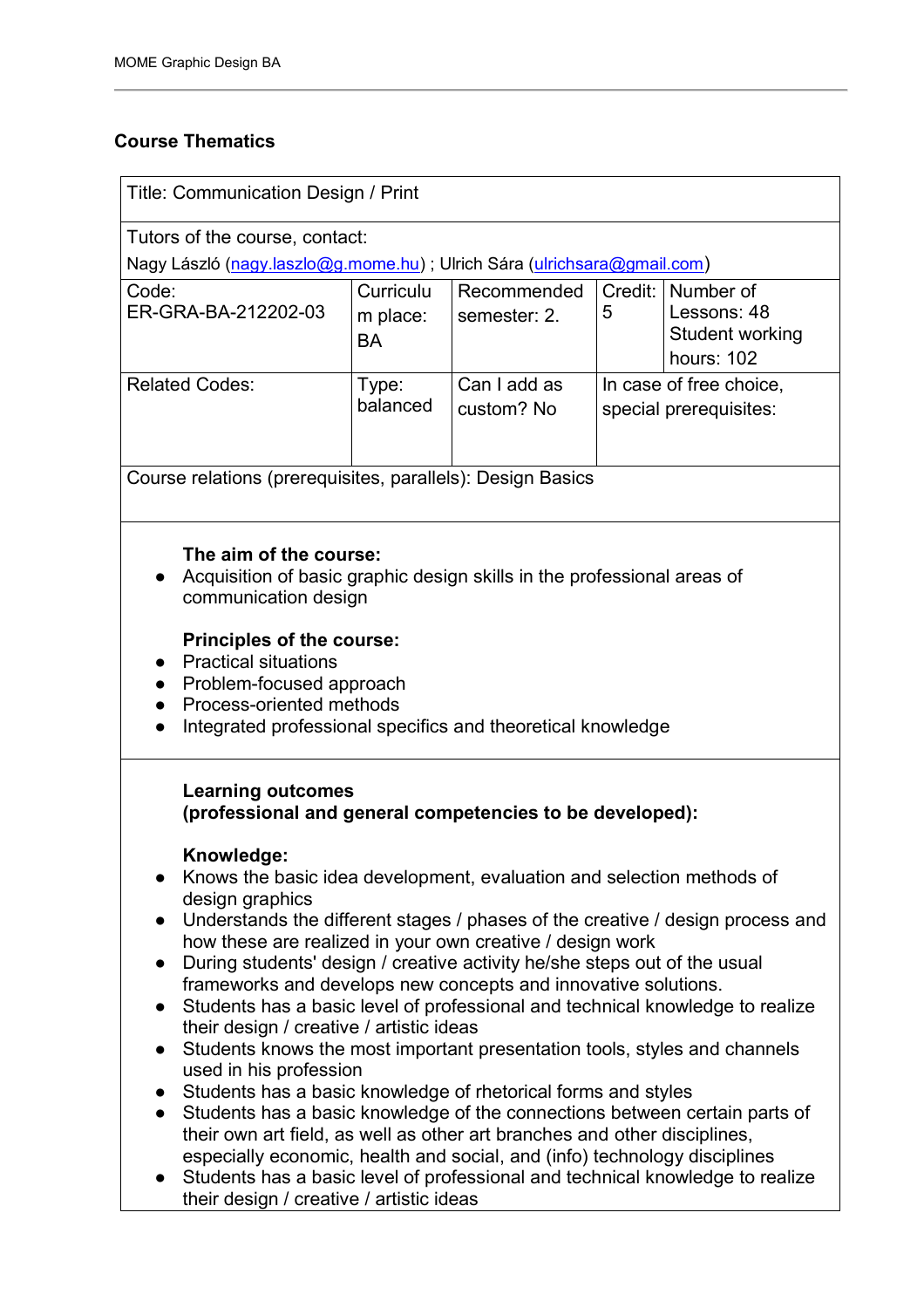# **Ability:**

- Able to work consciously and creatively during the graphic design creative practice, to identify and solve routine professional problems
- Through students acquired knowledge able to integrate social, cultural, artistic, political, ecological, economic and ethical aspects in their design / creative activities
- It forms a well-informed opinion about design graphics concepts and solutions
- Collects and interprets relevant data to develop design / creative concepts
- They are able to make effective use of the technical, material and information resources on which its activities are based
- Through students knowledge able to apply the appropriate tool, method and technology for the given design / creative process to implement their plans
- Based on the experience gained during their studies, students are able to analyze, process and manage the knowledge material, and students are able to enforce a critical attitude within his own branch of art

#### **Attitude:**

- Students consciously thinks about the social aspects of his works
- Students participates openly and communicatively in the design or shaping of projects

# **Autonomy and responsibility:**

- Students are independently informed and implements their own artistic concepts
- It mobilizes your knowledge and skills in situations according to different technical requirements
- Students accepts and authentically conveys the social role and values of their field

# **Topics to be processed within the course:**

- Visual communication
- Publication design
- Illustration
- Print based infodesign
- Basic design methodological issues
- Peculiarities of the mechanism of action of print media
- Print-based manufacturing technology
- Desktop Publishing (DTP) Basics

# **Peculiarities of learning organization / process organization:**

- The nature of each session and their schedule in the case of several teachers, even indicating the division of the teacher's contribution: Task description, topic consultation, description of goals and expectations (seminar, consultation)
- Expertise, methods of topic research (seminar)
- Professional and technical specifics (seminar)
- Extension of knowledge related to the topic and development of the criteria system (lecture, seminar)
- Problem map and analysis (consultation)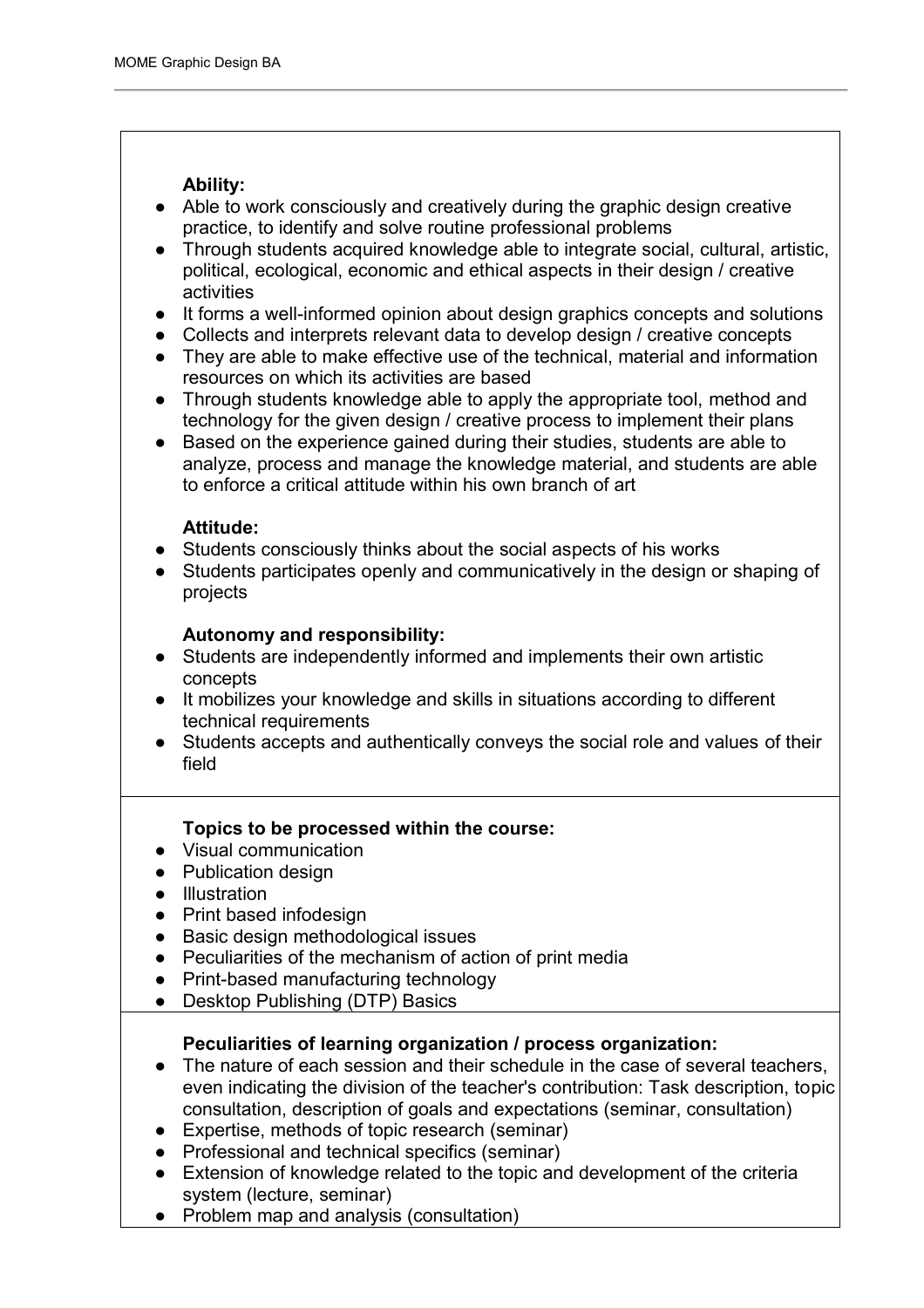- Conscious structure of the planning process (consultation)
- Concept development (consultation)
- Impact analysis, test phase (consultation)
- Sketch design presentation (seminar)
- Technical implementation, modeling, prototype (workshop)

# **Students' tasks:**

- Active participation in seminars and consultations
- Independent preparation and presentation on a topic issued by the course instructor
- Documentation and presentation of the topic research, concept and design process in the form of a presentation
- Professional technical preparation of the plans for printing and modeling

#### **Learning environment:**

- classroom
- external location
- workshop

# **Evaluation:**

# **Requirements to be met / Presentation showing:**

- Topic research
- Concept design
- Phases of the design process
- Documentation of finished plans
- Presentation of a model / prototype
- Submission / upload of the design documentation by the specified deadline and according to the specified technical parameters
- Making and submitting a mock-up / prototype in photographic quality
- Active participation in lessons min. 60%

# **Evaluation method:**

● Oral answer, presentation

# **Evaluation criteria:**

- Coherence of the research-design-implementation process
- The end result is a functional, aesthetic quality

# **Calculation of grade:**

- Process (quality level of the entire design process and documentation) 50%
- Product (aesthetic quality of the finished design, mock-up / prototype and documentation) - 50%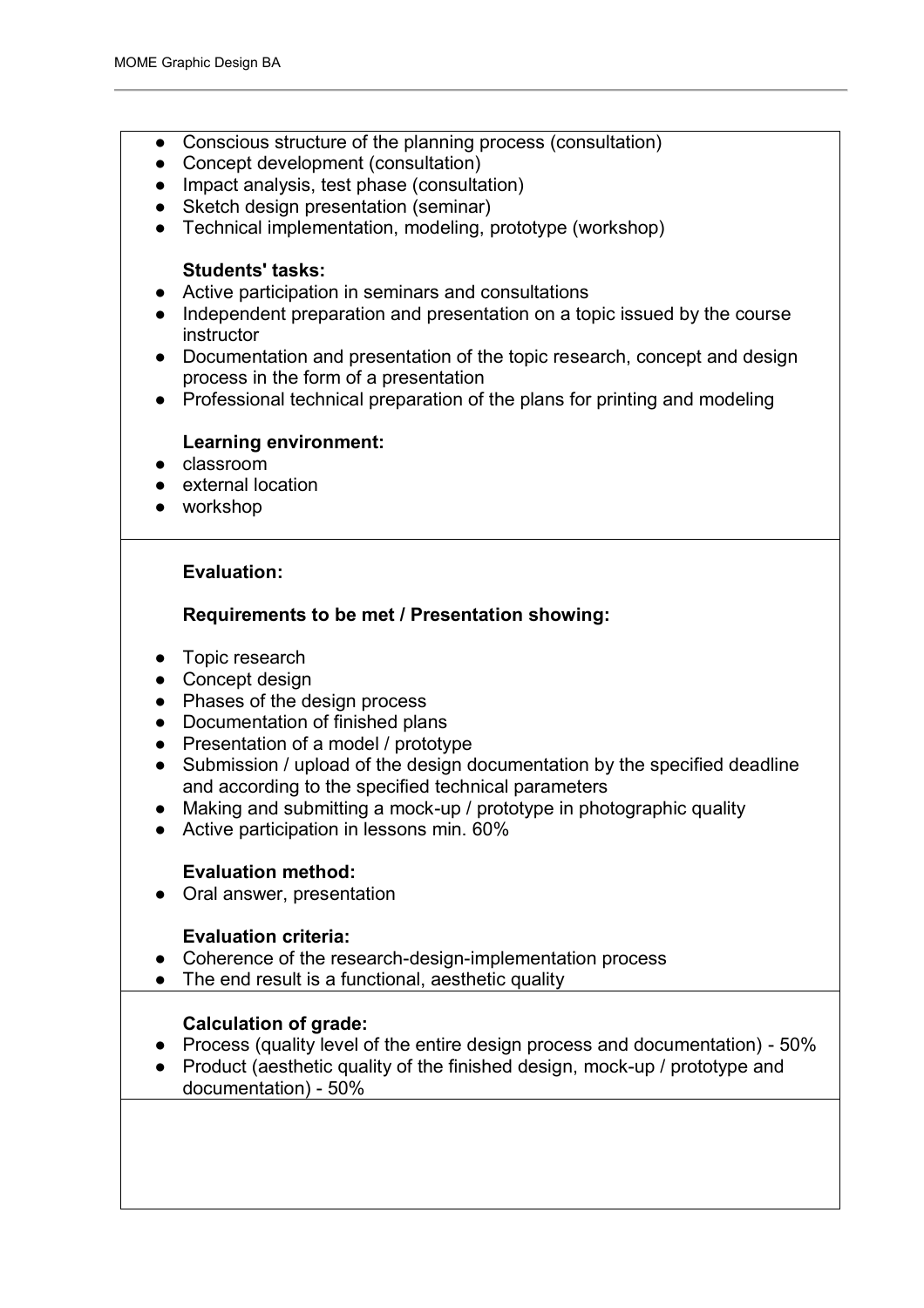#### **Required reading:**

- Derek Yates, Jessie Price: Communication Design: Insights from the Creative Industries, 2015, Bloomsbury
- Jonathan Baldwin, Lucienne Roberts: Visual Communication From Theory to Practice, 2006, Bloomsbury
- Gavin Ambrose: Design Thinking for Visual Communication, 2017, Bloomsbury Sophie Cure and Aurélien Farina: Graphic Design Play Book - An Exploration of Visual Thinking, 2019, Laurence King
- Josef Müller-Brockmann: Grid systems in graphic design A visual communication manual for graphic designers, typographers and three dimensional designers, 1996, Niggli

Further information:

Recognition validation of knowledge acquired previously:

Extracurricular consultation dates and locations: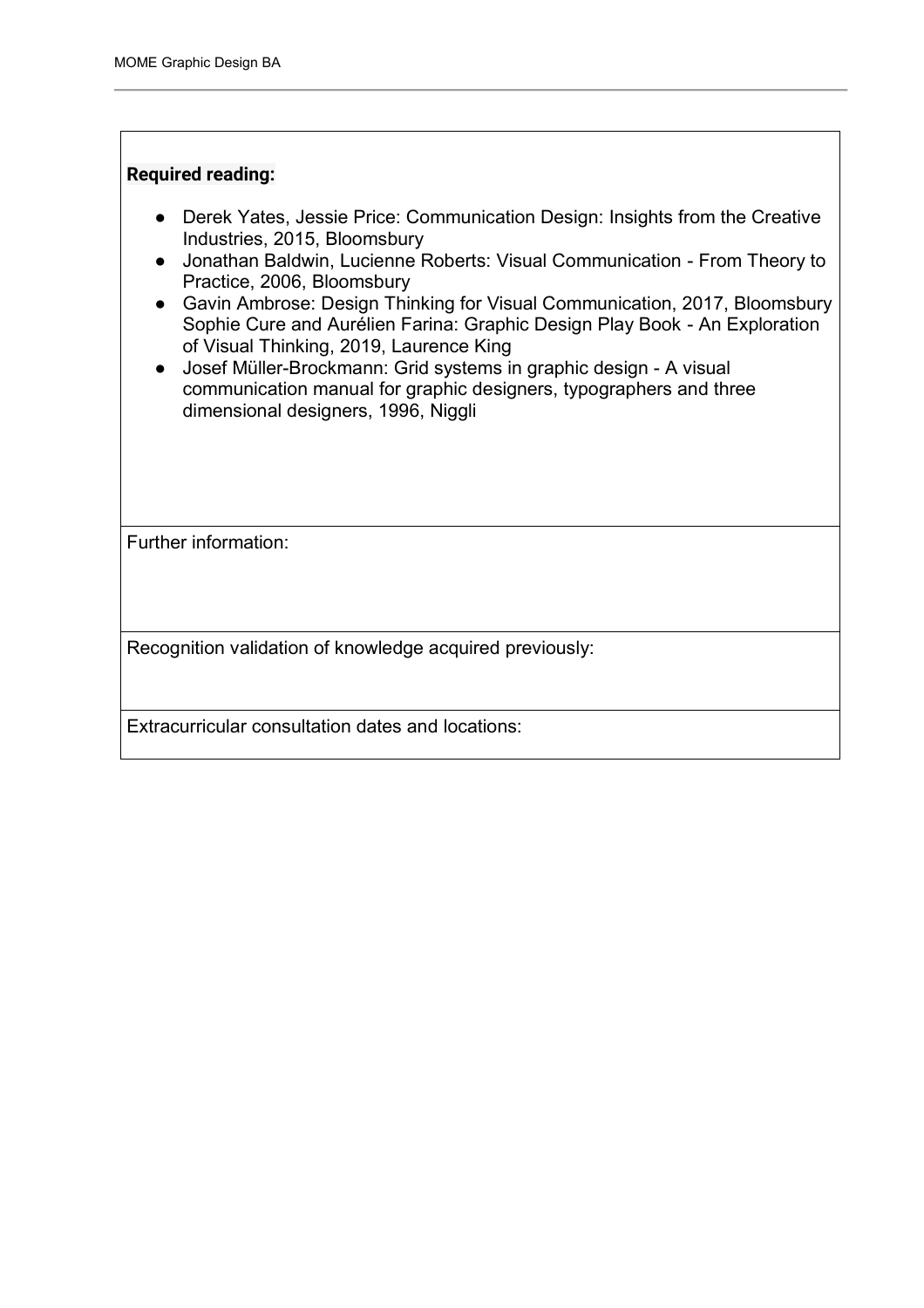# Task Description

# MOME Library: book series design

#### **Course:**

Communication Design 1. – Print

**Topic Leaders:**  Nagy László Ulrich Sára

**Technical Support:** Szili József

**Start:** 12/04/2022.

# **Date of Courses:**

Week 9–14. Tuesday, Wednesday, Thursday: 13:40–16:30

# **Location:**

Week 9-11.: Room M\_012A or online Week11–13.: Base Graphic Home Space or online / MOME Two T/111 Graphic Workshop

# Topic

// Book series design for MOME's Institutional Publications

// Design fields: publication design, visual communication, illustration

# **Content**

MOME considers it important that in the near future, professional and practical trainers will be able to share their theoretical and practical knowledge in written form with students or the wider professional audience in the form of a university note or textbook. This effort will be accompanied by a unified university library image. The task is the students design of an image that can be integrated into the current MOME brand guide and a series of publications for the institutes.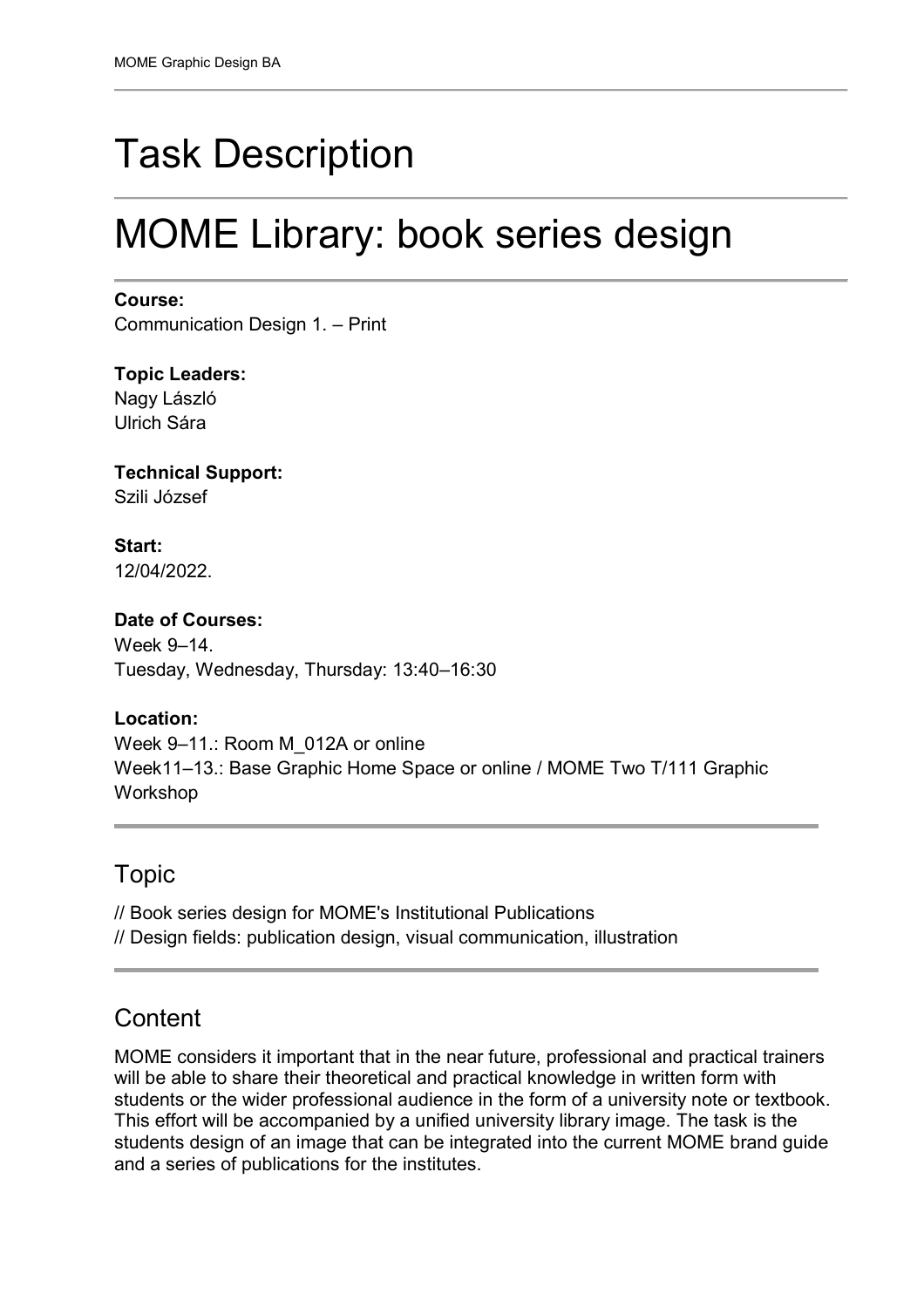Students will start their design after the first week of the professional introductory lecture on identity design and book series design.

They will then design book series layouts and mutations for MOME institutes. In addition, a complete design (with finalised internal and external content) and production of a sample publication will be part of the project.

At the end of the assignment, a printed mock-up of the complete sample publication and the 1:1 scale of the layout series mutations for the institute will be presented.

# Completion of the task

- 1. Theoretical foundations
- + Theoretical context of the history of graphic design and typography
- + Comparison of book series
- + Presentation and comparison of impact and case studies of book design
- + Analysis and presentation of examples of national and international book series
- 2. Concept design
- + Developing a content concept
- + Definition of media, visual interfaces
- + Systematising the elements of the concept
- + Developing the visual character of the project
- = Preparation of sketches and visual plans showing the overall conceptual design of the project
- 3. Execution
- + Layout design
- + Workshop work
- + Pre-press
- + Mock-up, printing

# 1. Schedule

- 1. Theoretical preparation: from 12 April
- 2. Concept planning: from 18 April
- 3. Implementation: from 25 April

# Evaluation

The assessment will take place on the last day of the course, at the same time as the final presentations, on 5 May.